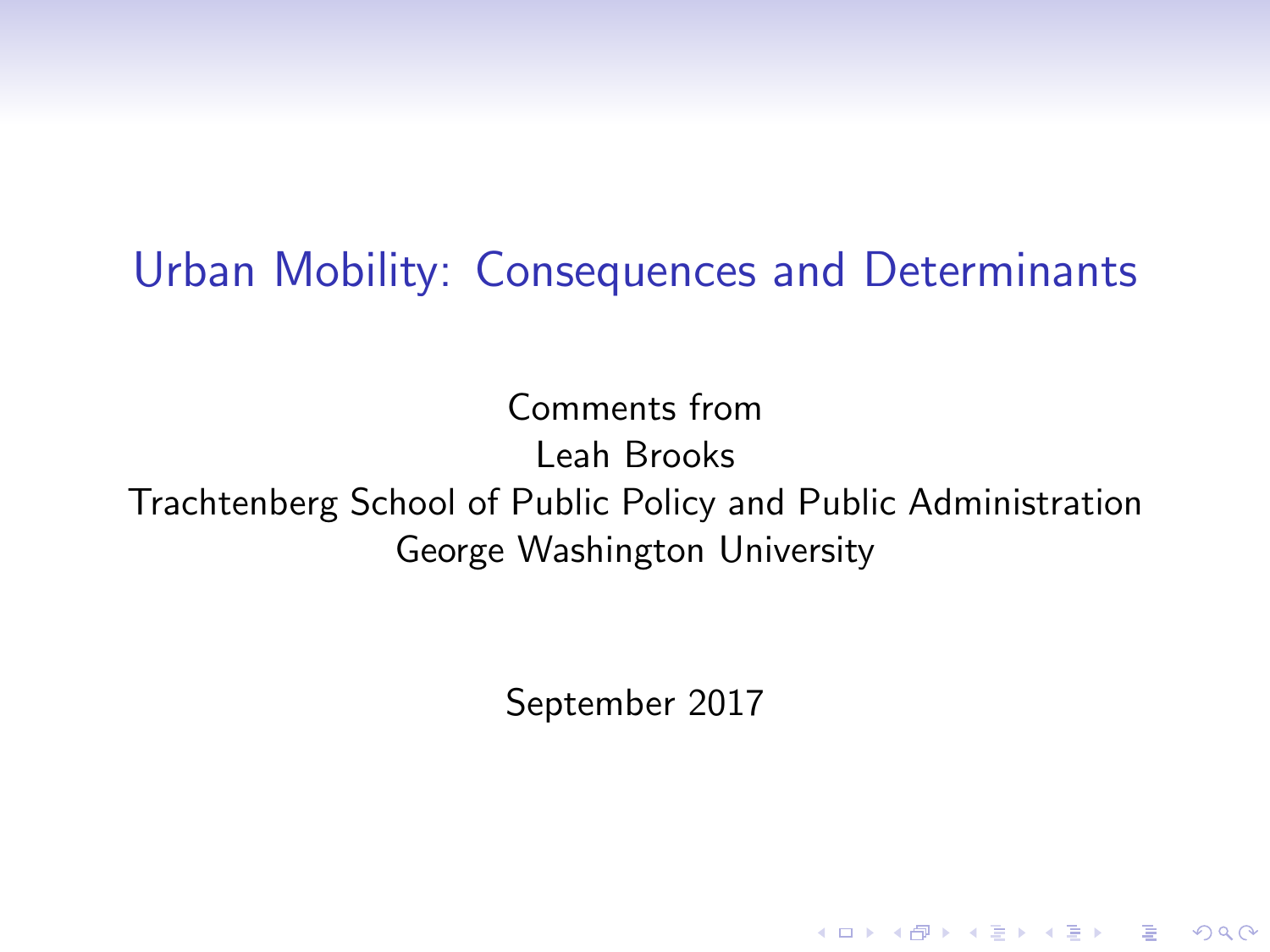## Cities Generate Wealth via Exchange of Things and Ideas

And this exchange is facilitated by transportation

- The metro that gets you to work
- The truck taking manufactured goods to port
- Your walk to lunch to chat about a new job with a buddy costly trips mean for urban areas?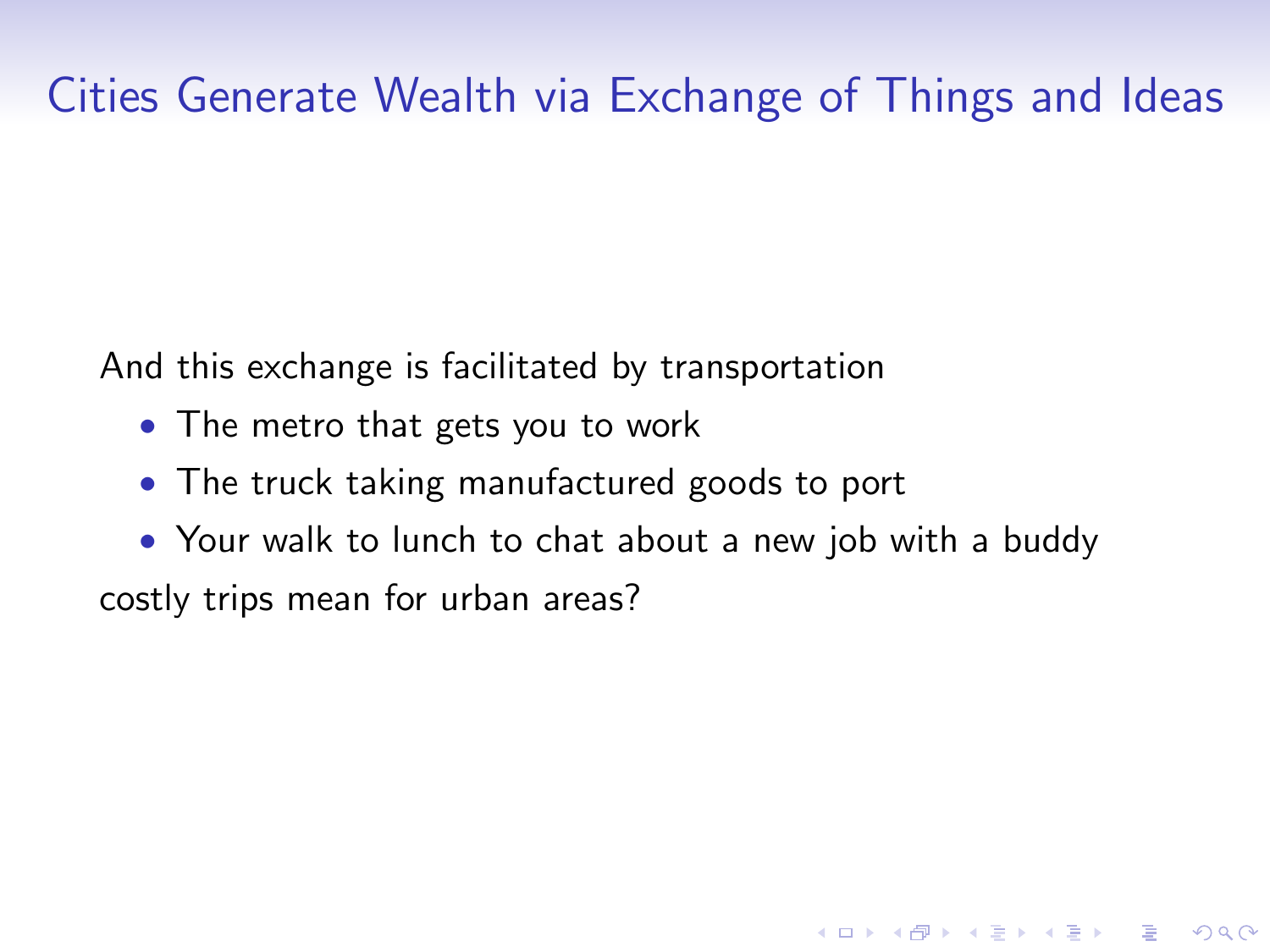### Today's Papers

- What are the determinants of transportation cost in urban areas?
- What are the consequences of transportation infrastructure investments?

K ロ ▶ K @ ▶ K 할 > K 할 > 1 할 > 1 이익어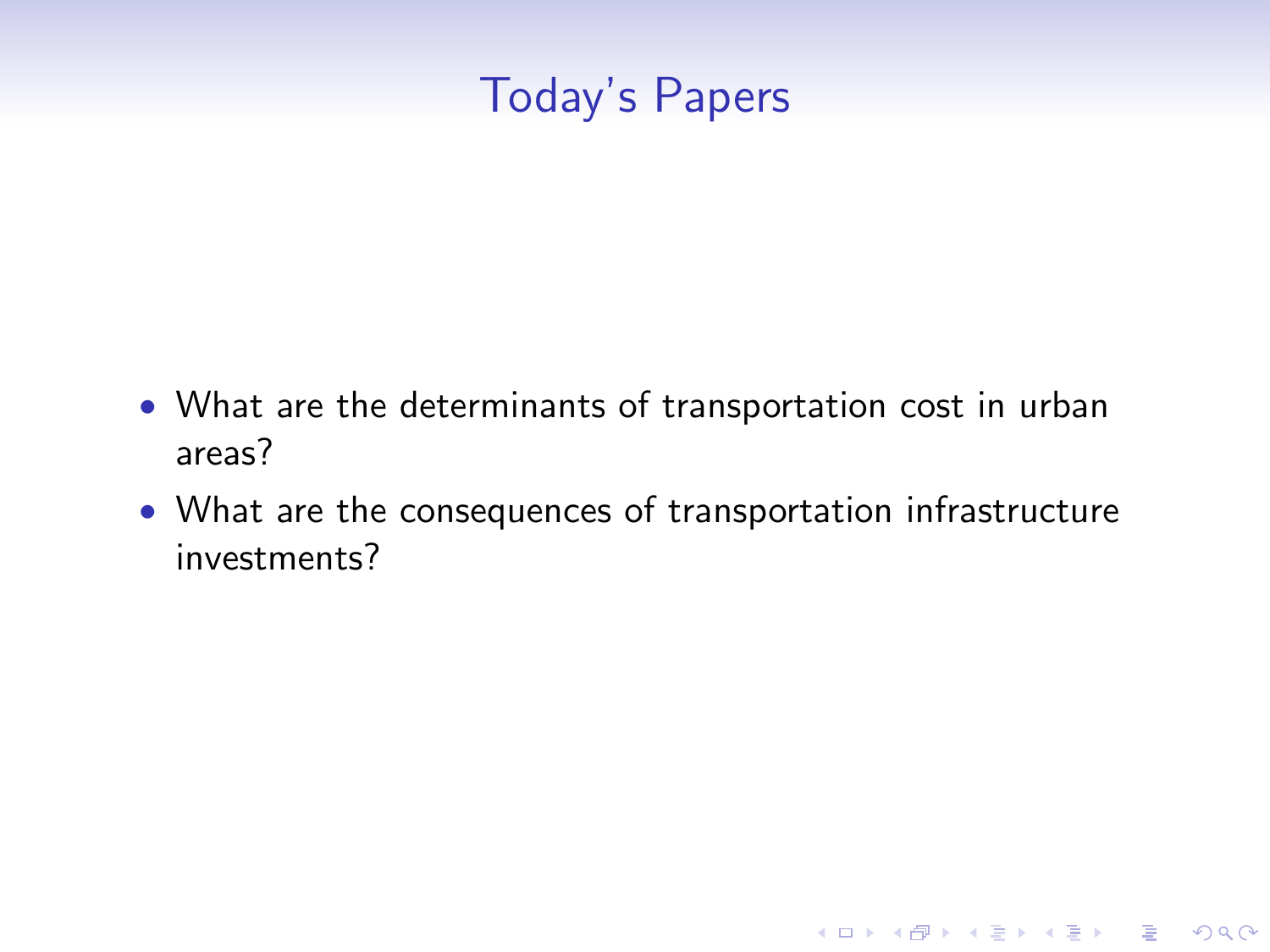### Consequences of Transportation Investments

Turner et al tell us that new subways decrease air pollution in the near term and benefits dwarf costs.

**K ロ ▶ K @ ▶ K 할 X X 할 X → 할 X → 9 Q Q ^**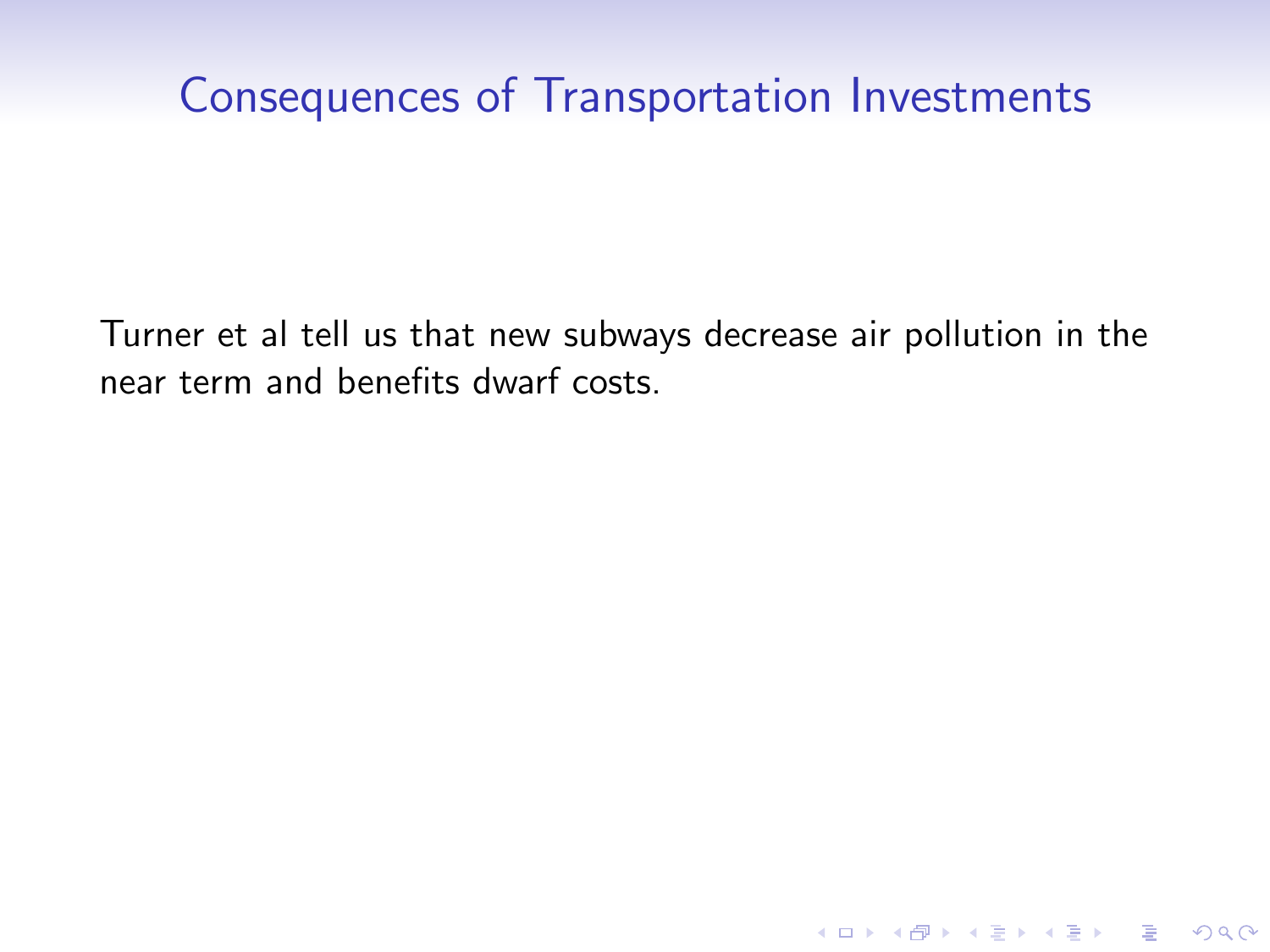## Consequences of Transportation Investments

Turner et al tell us that new subways decrease air pollution in the near term and benefits dwarf costs.

K ロ ▶ K @ ▶ K 할 ▶ K 할 ▶ 이 할 → 9 Q @

Reflections

- 1. Pollution benefits likely understated
- 2. Who benefits?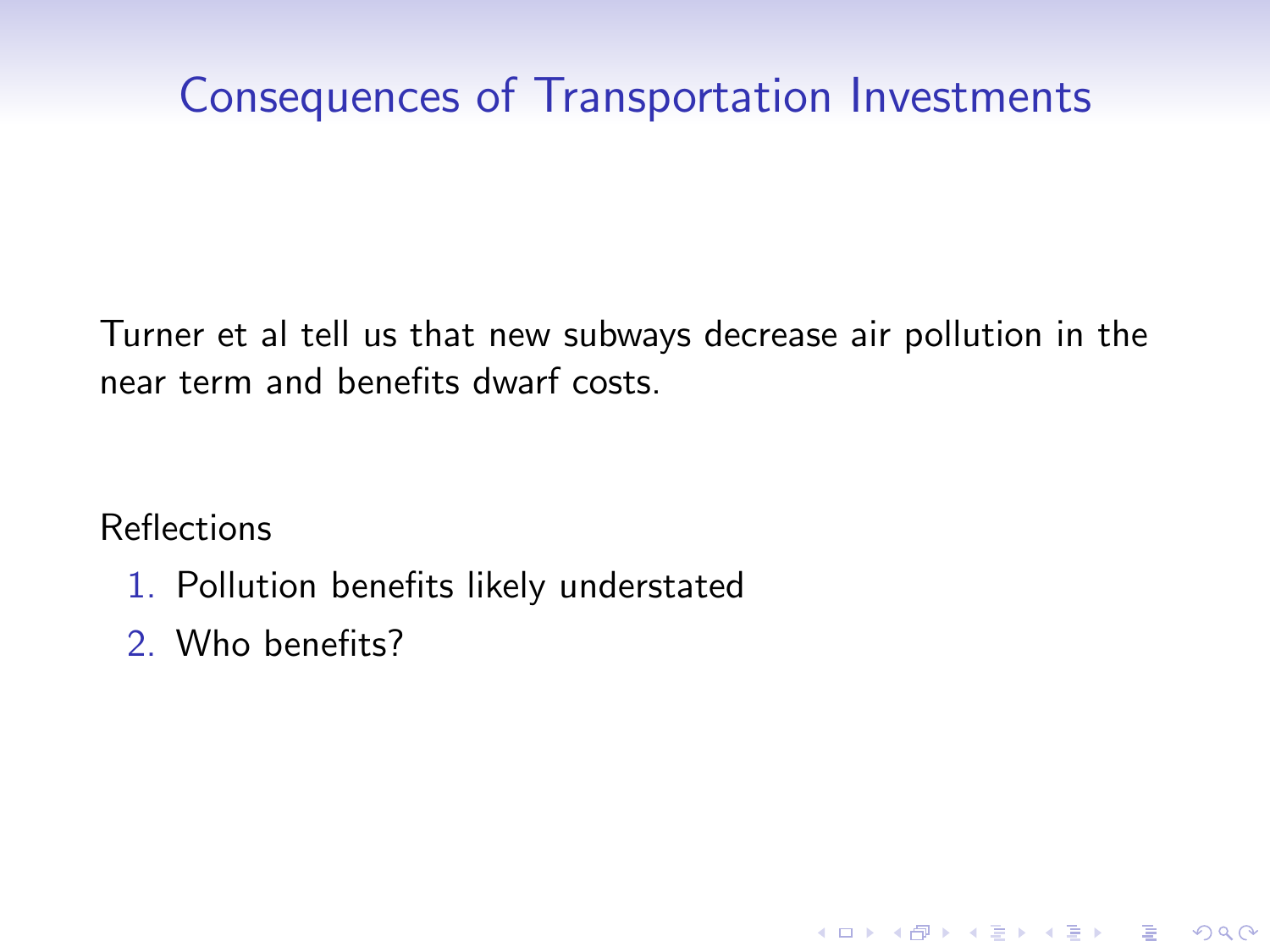## 1. Build It and They Will Come

- Estimates are based on short-term impact
- Land uses therefore relatively fixed
- Additional gains should occur with long-run land use changes

K ロ ▶ K @ ▶ K 할 > K 할 > 1 할 > 1 이익어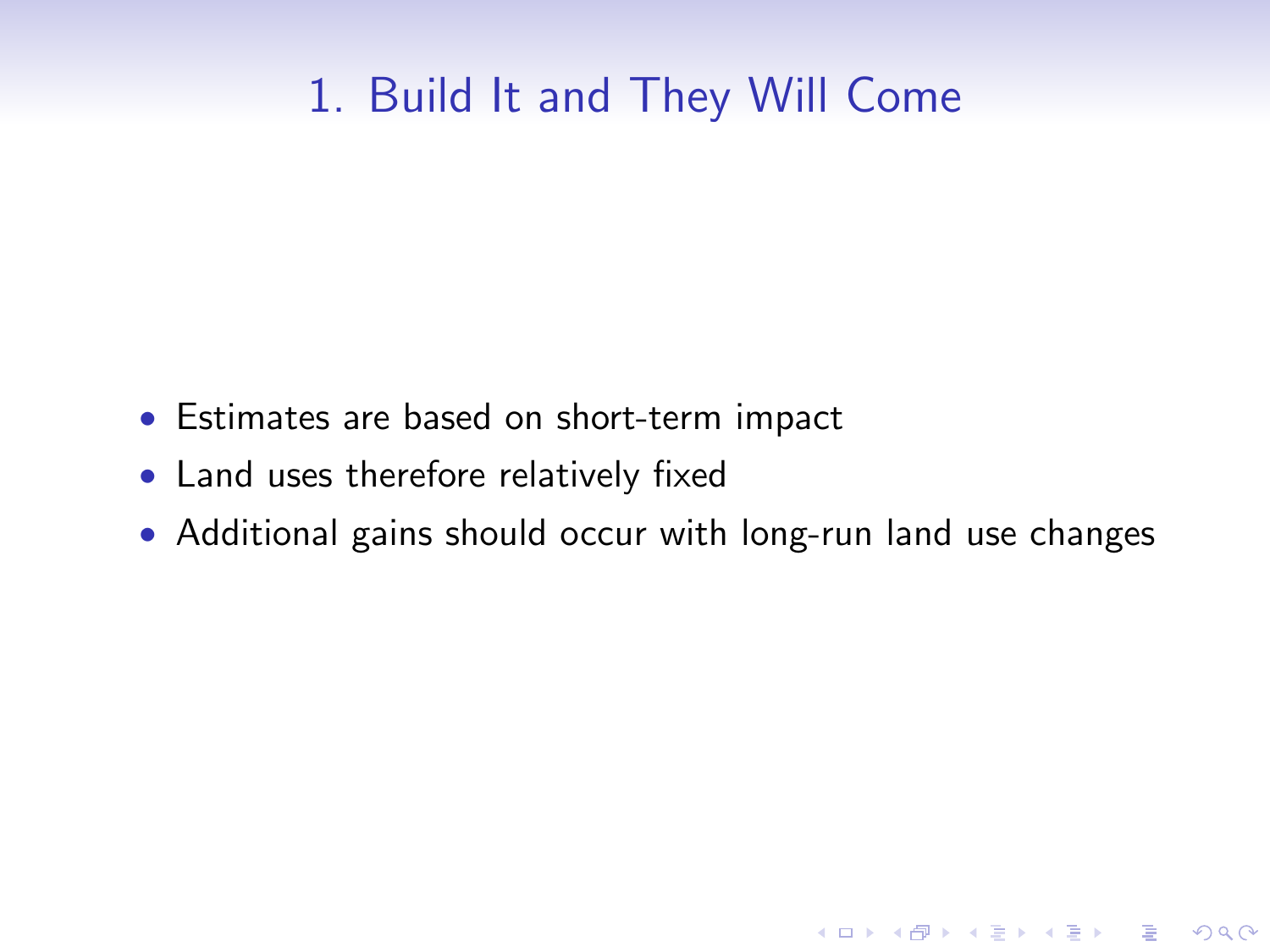# Subways and the Long Run

10 Largest Cities, c. 1900

- 1. London
- 2. New York
- 3. Paris
- 4. Tokyo
- 5. Berlin
- 6. Chicago
- 7. Vienna
- 8. Osaka
- 9. Philadelphia
- 10. St. Petersburg
- all with the exception of St. Petersburg have legacy subways
- very difficult to even consider a counterfactual development pattern

**KORK STRAIN A BAR SHOP**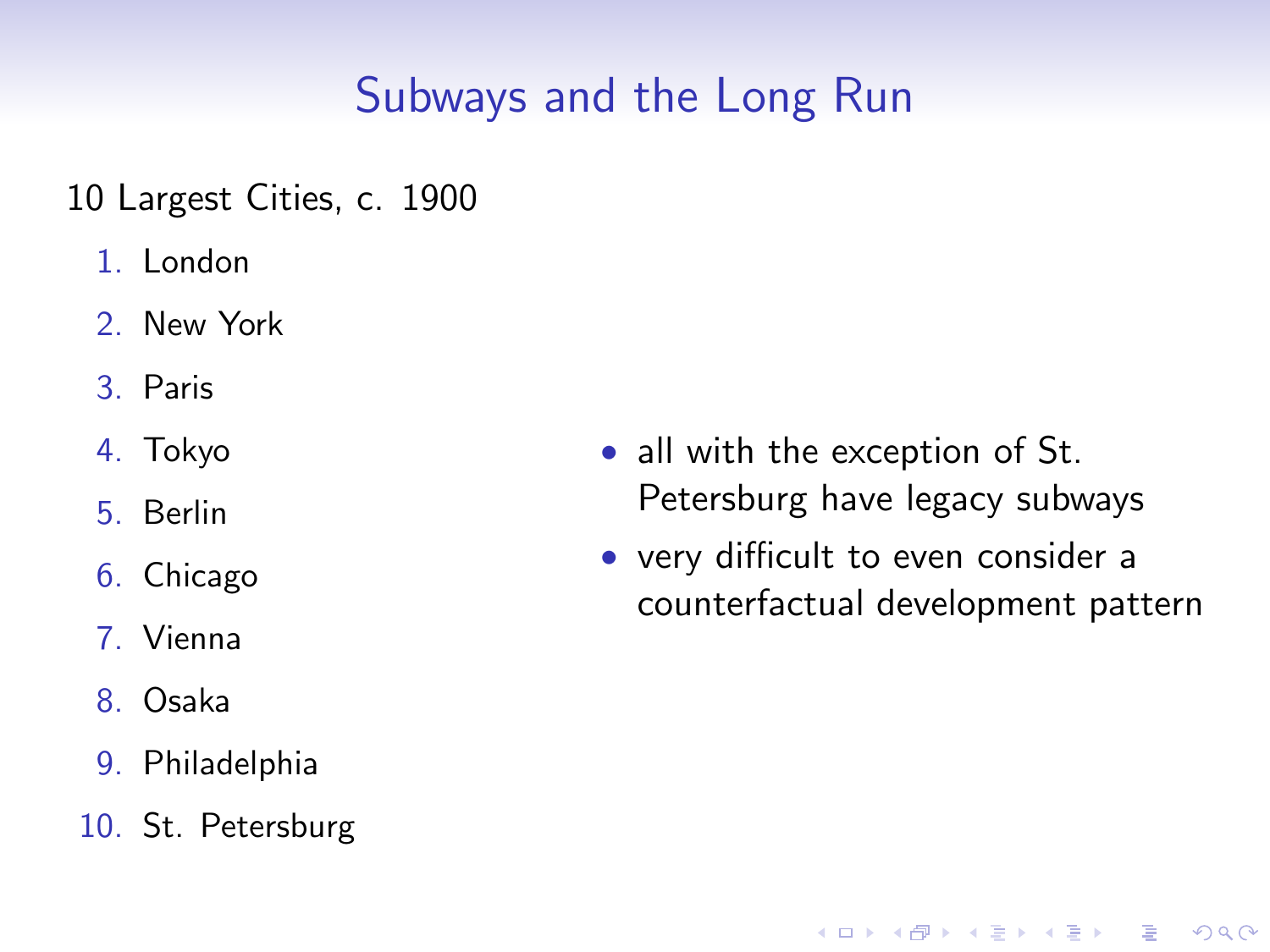# 2. Distributional Consequences and the Policy Puzzle

- Air pollution varies within a metro area
- Can your data distinguish treated and untreated areas within cities?
- How disperse are gains?
- May highlight a policy puzzle of fixed investments
	- Suppose you initially target infrastructure to low-income areas

- Good transportation ivestments raise land values
- This benefits current owners
- And makes housing more expensive for all future residents
- Successful subways skew to the wealthy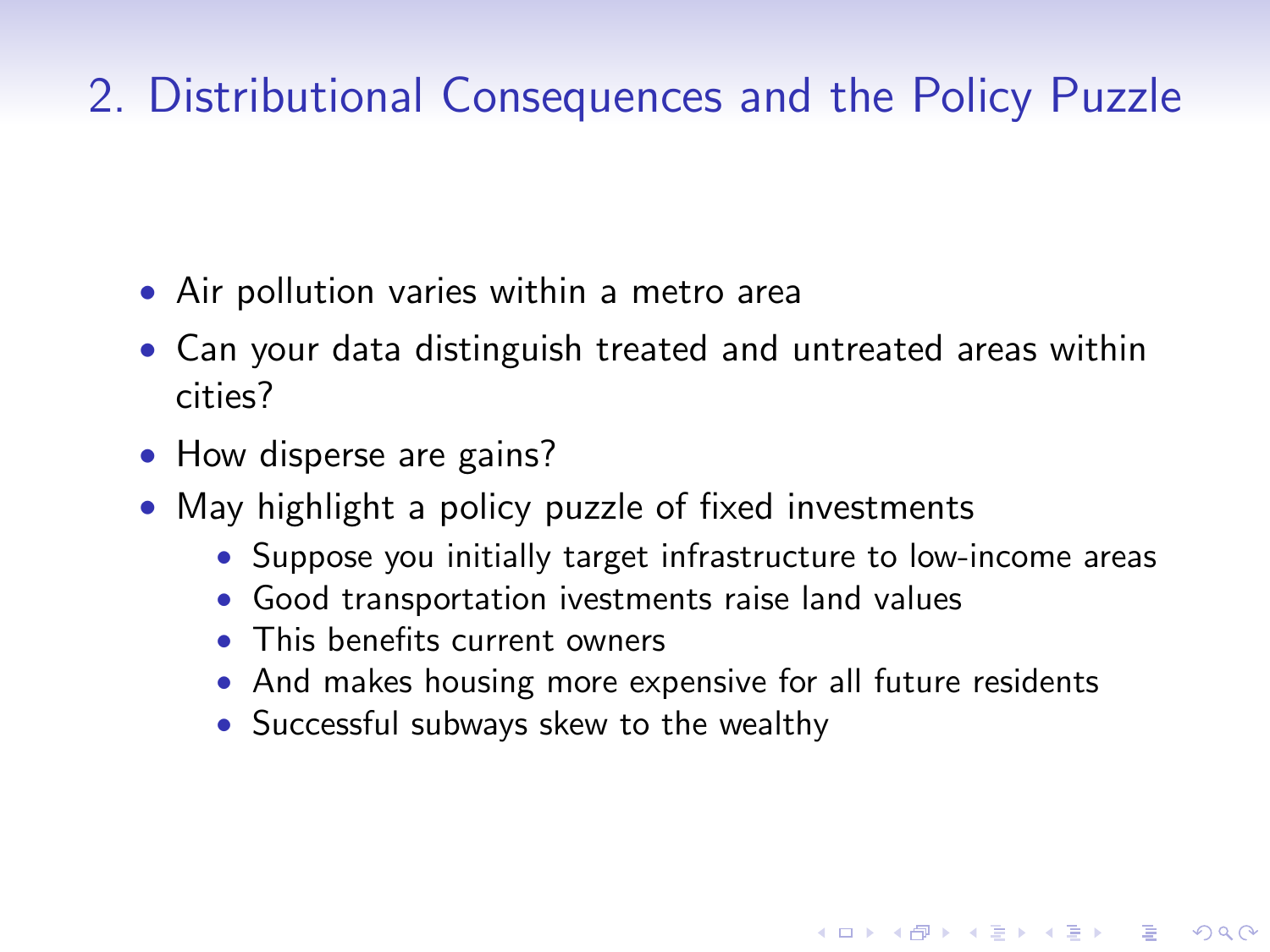### Determinants of Transit Cost

- City is valuable only if you can get to things you need  $\rightarrow$  see Houston or Mumbai
- We care tremendously if city potential is locked up because people and things can't get where they'd like to go

Authors bring very interesting and detailed data to bear on these questions.

**KORKA SERKER ORA**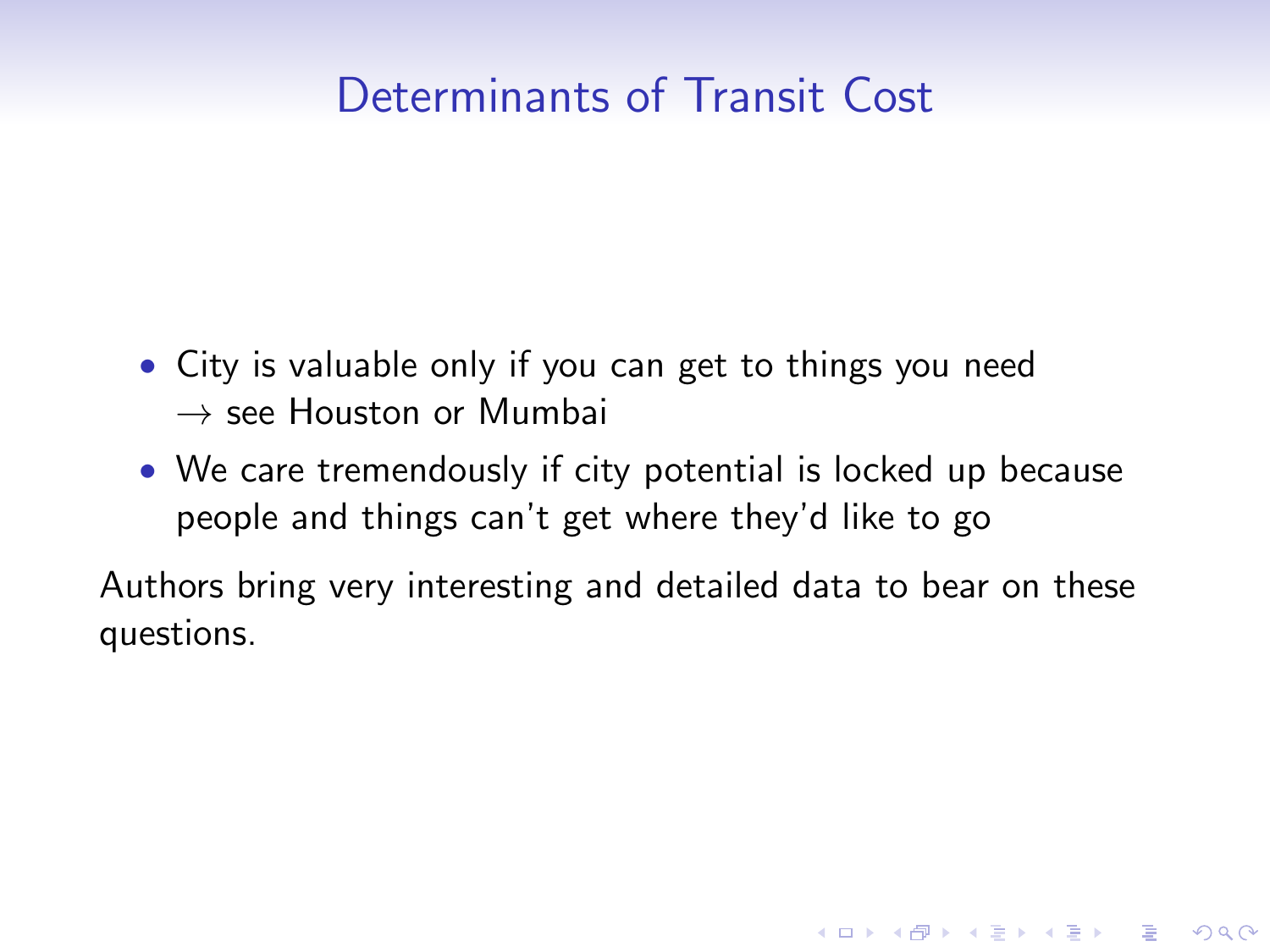#### **Reflections**

K ロ ▶ K @ ▶ K 할 > K 할 > 1 할 > 1 이익어

- 1. Disconnect between motivation and measure
- 2. What does your measure speak to?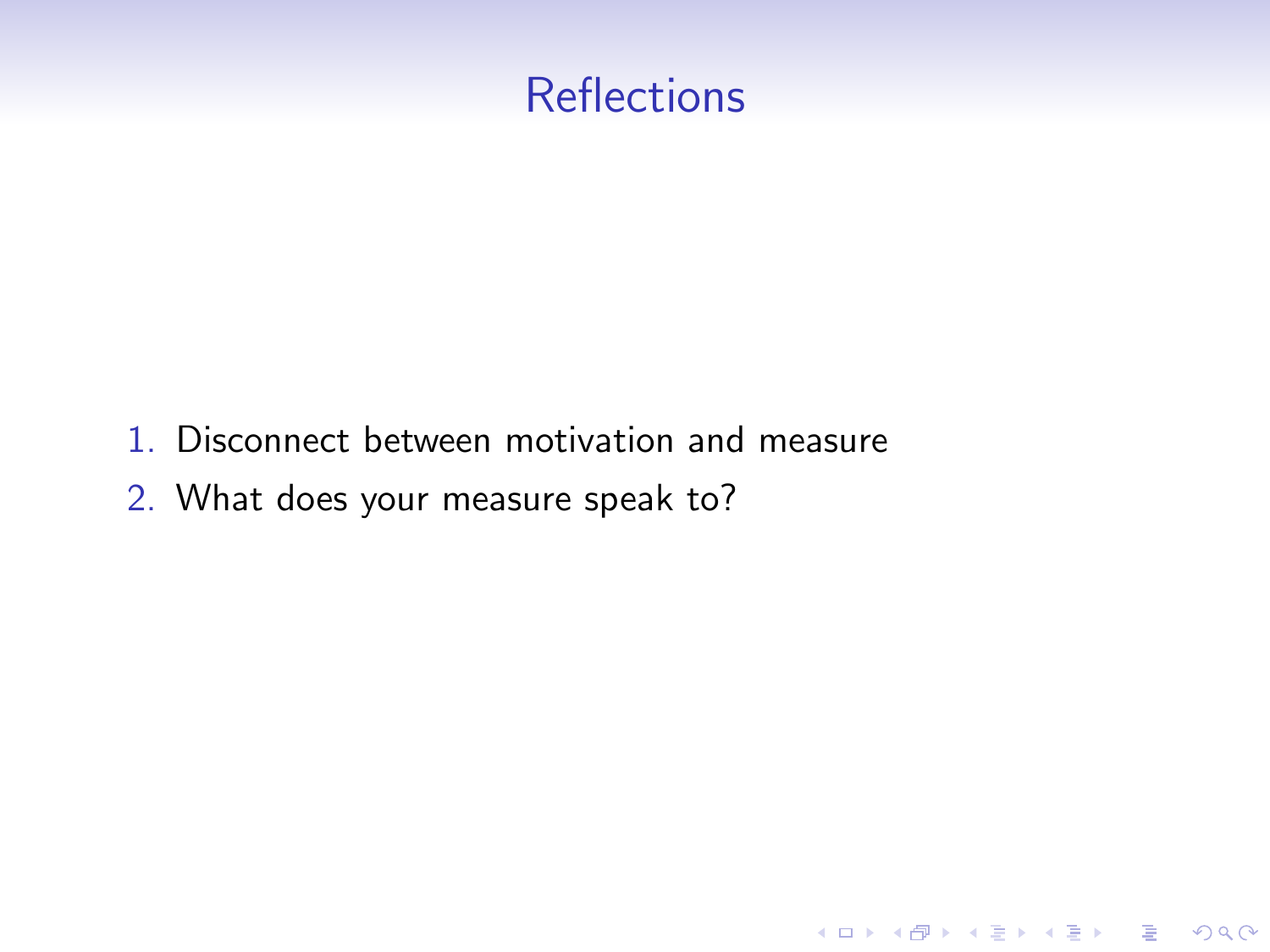# 1. What is Accessibility?

K ロ ▶ K @ ▶ K 할 > K 할 > 1 할 > 1 이익어

The underlying motivation for this analysis.

- Getting where you want to go cheaply
- A combination of
	- transit options
	- roads
	- work locations
	- home location
	- leisure locations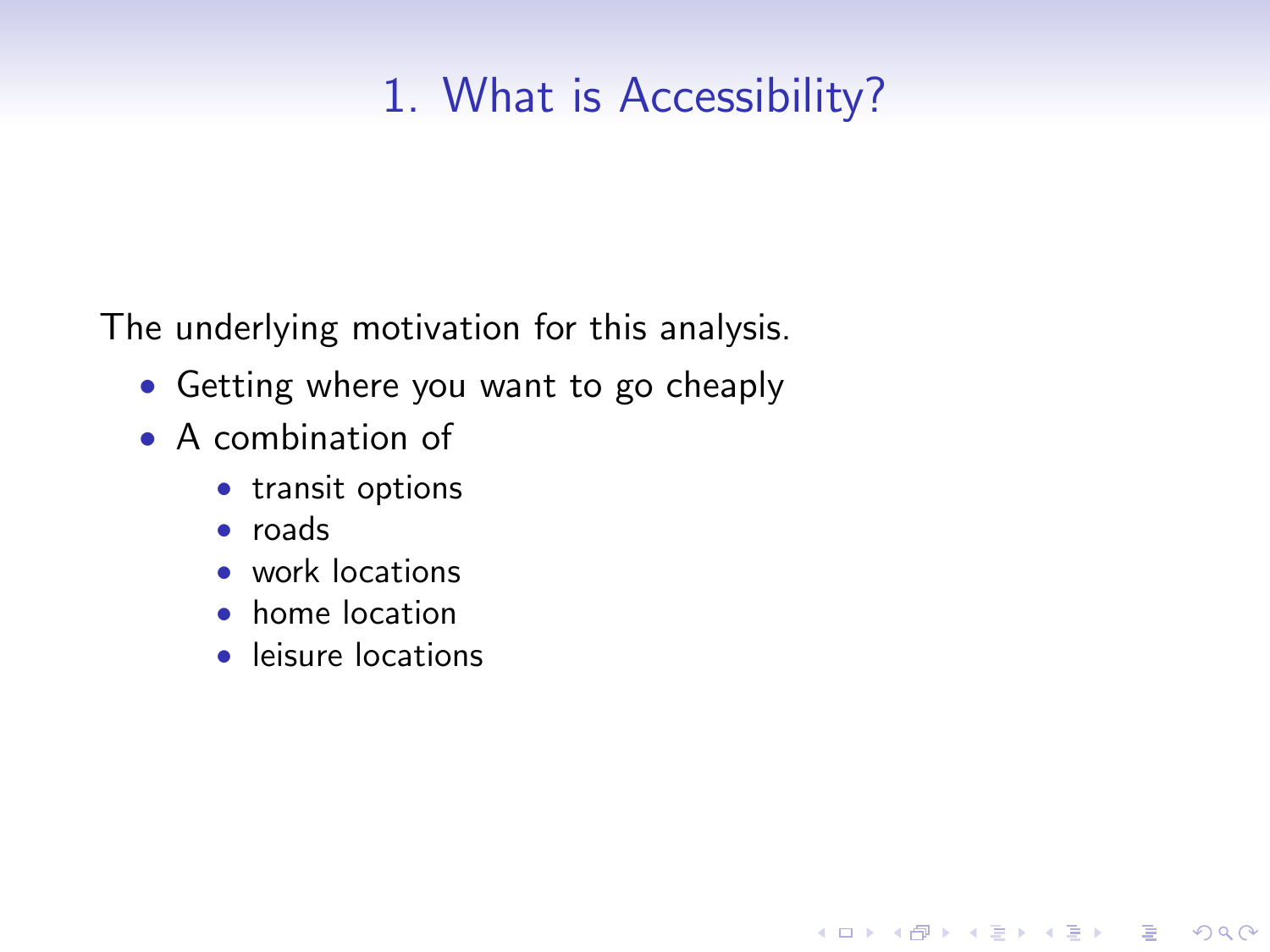# Measuring Transit Time with Google Maps

A Very Impressive Measurement Endeavor

- Measure time to drive
	- 1. around the city
	- 2. from one edge of the city to the other
	- 3. to places you might want to go  $-$  the grocery store, the doctor, etc

- Trips are generated by authors, not a representative sample of actual trips
	- most people don't drive
	- actual trips vary by metro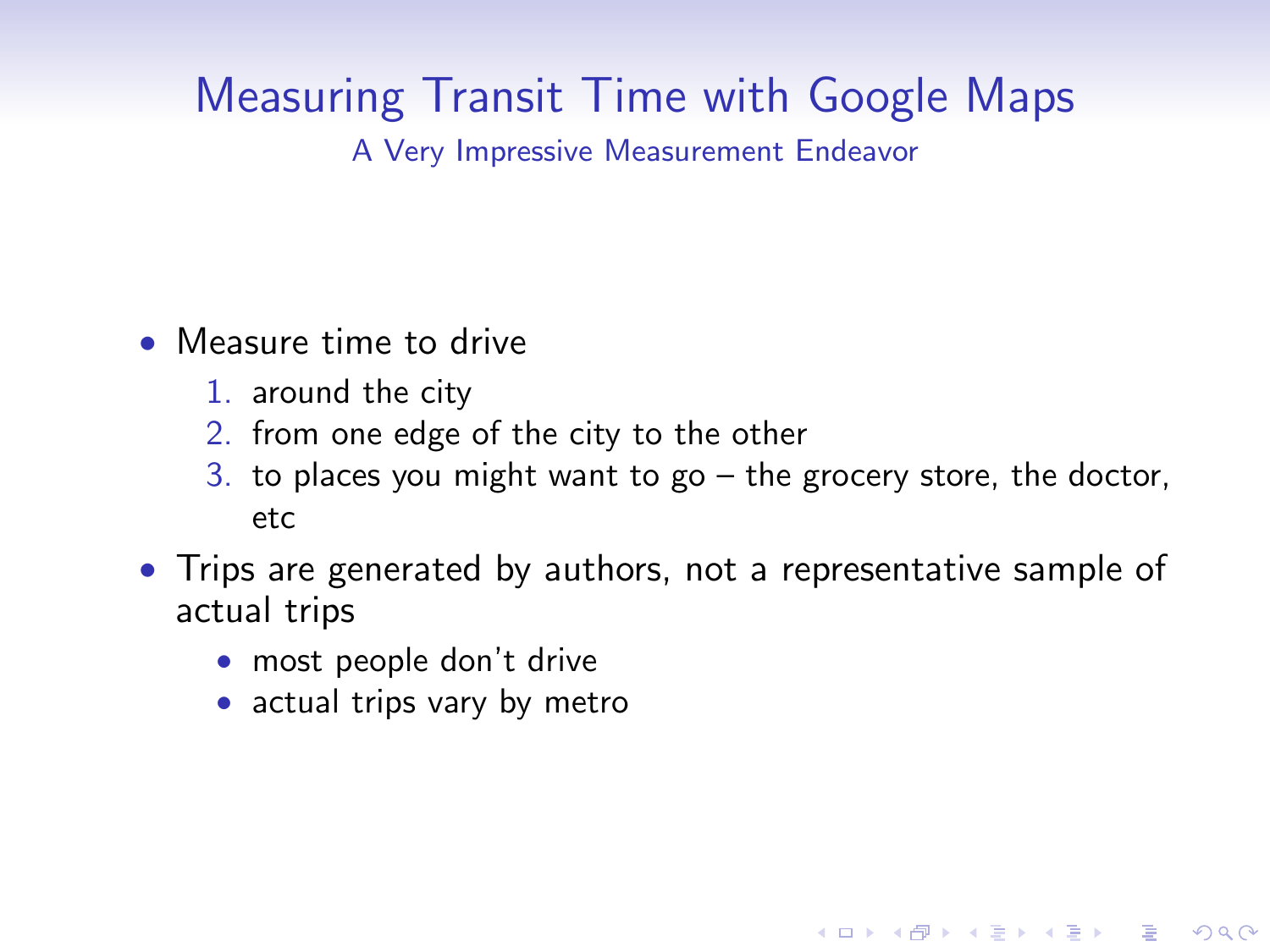#### Why Actual Trips Matter



- c. 1955, this was a plausible dinner trip
- It is no longer
- Are we worse off?

E LIZER KENNED K

 $2990$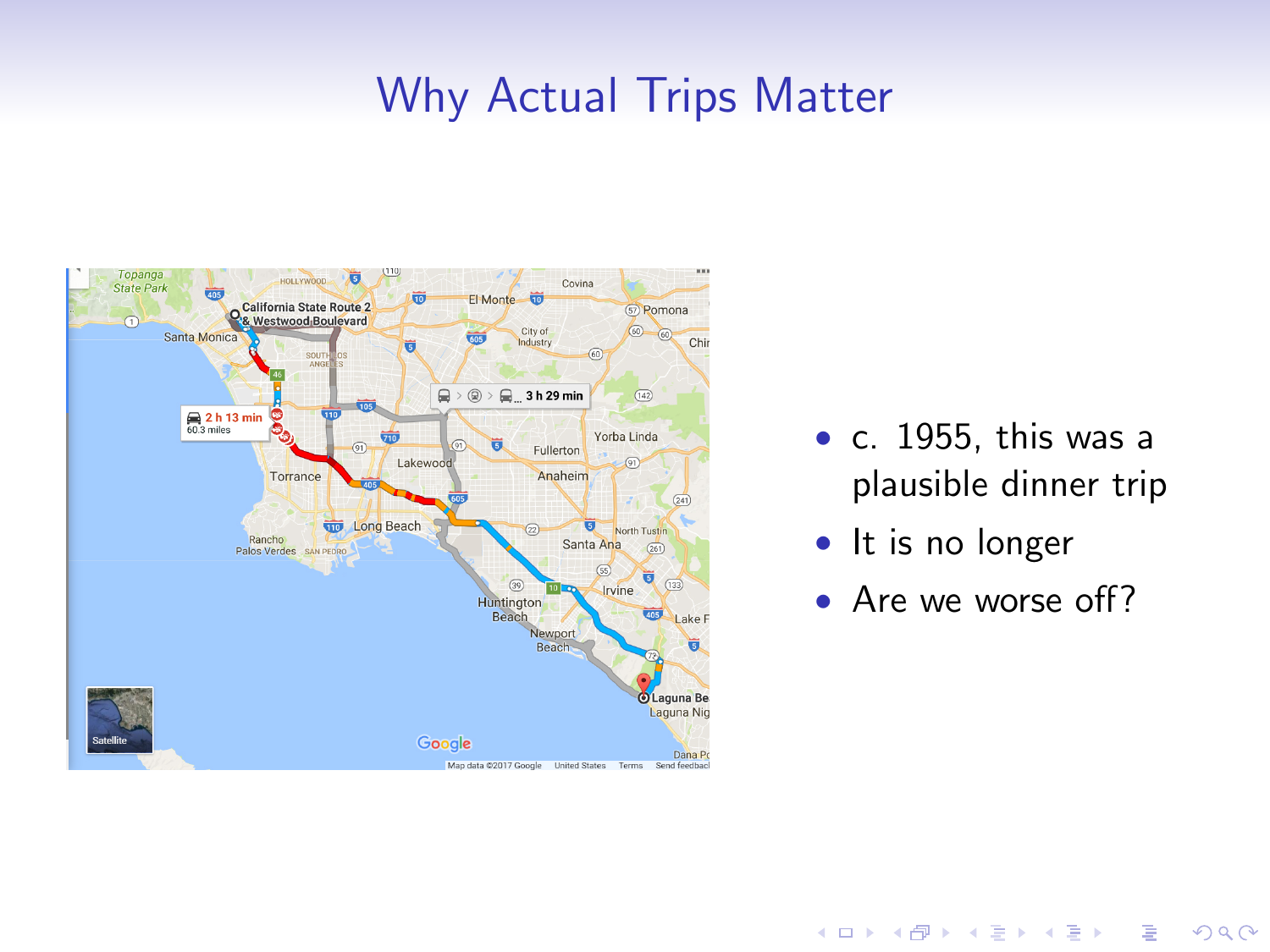### 2. What Does the Measure Speak To?

**KORKA SERKER ORA** 

Measures of potential speed on selected routes tell us about

- quality of road network
- quality of traffic infrastructure
- possibly quality of road substitutes